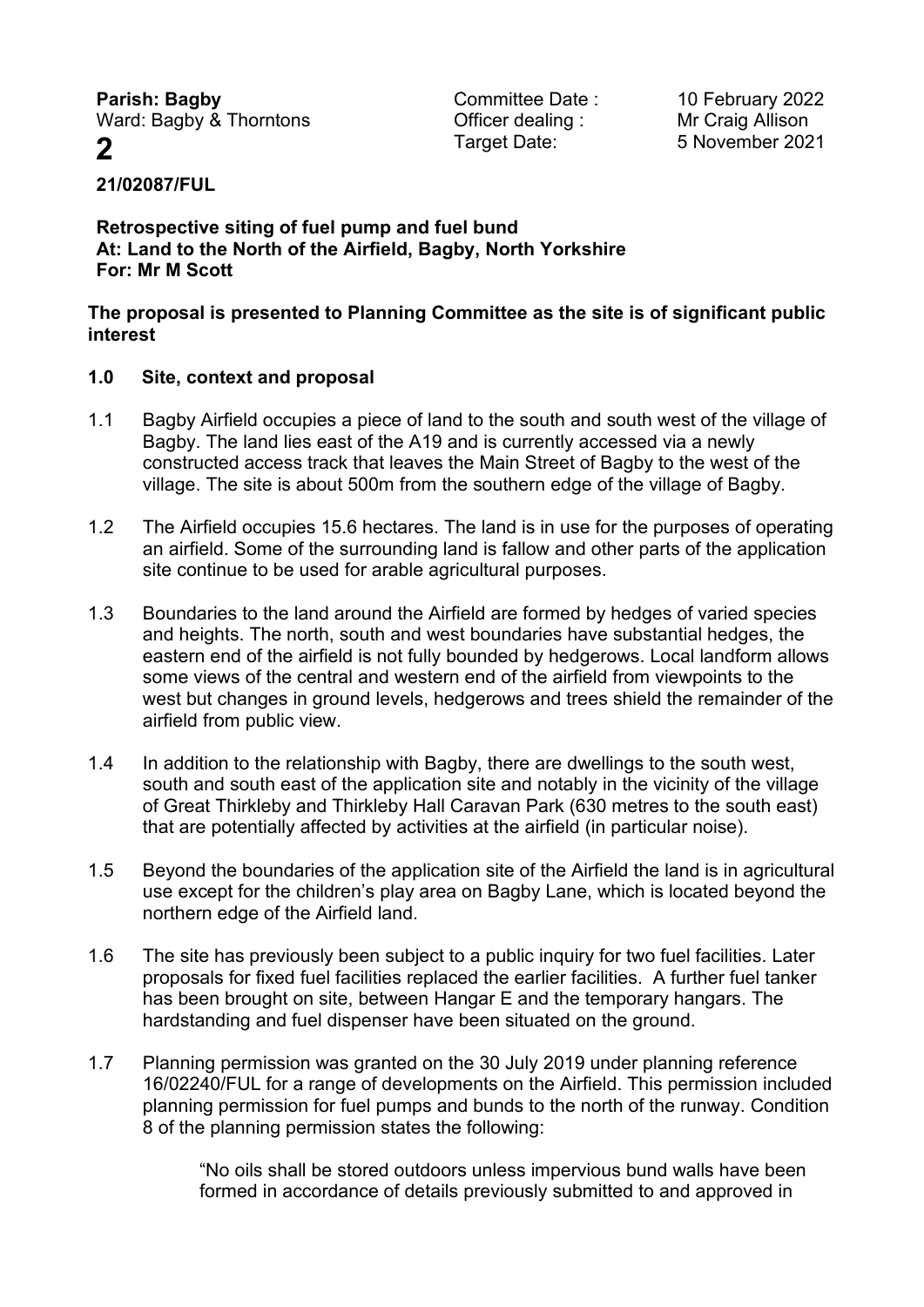writing by the Local Planning Authority. The bund shall be retained and maintained in accordance with the industry best practice guidance at all times that fuel is stored within the bund."

- 1.8 Whilst there is a fallback permission that the applicant can dispense from a mobile fuel tanker without permission, a planning application is required as condition eight requires all oils at the Airfield to be stored in bunds. Therefore planning permission is being sought for the siting of the pump within a fuel bund to ensure compliance with condition 8. The proposed fuel bund would hold a capacity of 19,635 litres, measuring 8.5 metres in length, 3.5 metres in width and 0.66 metre in height. The bund would be built from materials to match the existing bunds on the site.
- 1.9 The development falls below the thresholds of Schedule 1 and 2 of the EIA Regulations (10(f) the area of the works does not exceed 1 hectare) and an Environmental Statement is not required.

### **2.0 Relevant planning history**

- 2.1 16/02240/FUL Change of use and external alterations of the engineering building to be used as a clubhouse and control tower, erection of a new tractor shed, erection of a new hangar, formation of a new access drive, the introduction of hard and soft landscaping and amended on 14 March 2018 to include the creation of a fixed fuel facility and the use of Hangar B for aircraft maintenance. Works include the demolition of the existing clubhouse, control tower, hangars and storage buildings and partial demolition of one other hangar. Air Movements to be capped at a maximum of 8,440 per annum. – Approved 30 July 2019.
- 2.2 18/00524/FUL Retrospective application for the temporary siting of a portable aircraft engineer's office and document storage cabin – Approved 30 July 2019.
- 2.3 20/00766/MRC Application for variation of condition 1 for approved application 18/00524/FUL - The condition to be varied to extend the date to which the planning permission is valid until for one year from the approval of this application, or upon completion of Hangar B. – Approved 5 June 2020. The temporary planning permission expired on the 5 June 2021.
- 2.4 21/00081/FUL Retrospective application for an access road off Bagby lane to provide access to the airfield – Approved 7 June 2021.
- 2.5 21/01058/FUL The retention of 2 temporary hangers on site for a use for aircraft storage and ancillary storage of airfield machinery and equipment for a period of 24 months – Refused on 22 October 2021 for the following reason:

"The proposal is contrary to the Local Development Framework Policies CP1 and DP25 as an appropriate business case has not been supplied. Any economic benefit arising from the increased capacity of the aircraft hangar cannot be properly assessed and the potential harm to the amenity of the local population arising from the proposal is not outweighed by any known economic or other benefit and is also contrary to the Local Development Framework Policy DP1."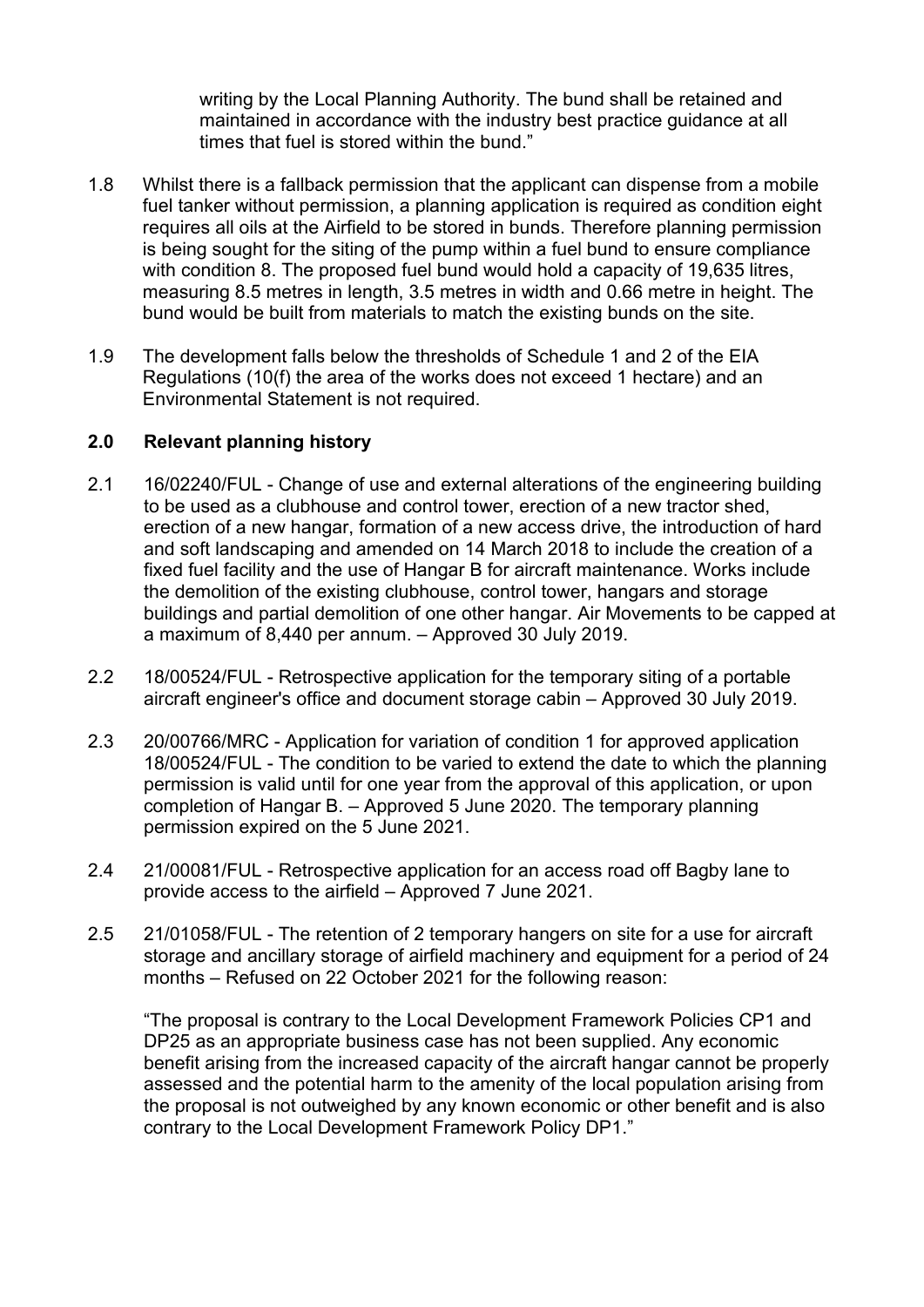- 2.6 21/01243/FUL Retrospective and proposed concrete alterations to existing runway, reinforced geotextile matting to runway and earthworks to facilitate drainage – Pending Consideration.
- 2.7 21/00668/FUL Retrospective extension to Hangar A and proposed hard standing adjacent to Hangar A – Refused on 22 October for the following reasons:

"The proposal is contrary to the Local Development Framework Policies CP1 and DP1 as no noise control or mitigation measures have been provided to address the potential harm to the amenity of the local population arising from the use of the building for aeronautical engineering purposes identified in the Addendum to Business Case.

"The proposal is contrary to the Local Development Framework Policies CP1 and DP25 as an appropriate business case has not been supplied. Any economic benefit arising from the increased capacity of the aircraft hangar cannot be properly assessed and the potential harm to the amenity of the local population arising from the proposal is not outweighed by any known economic or other benefit"

- 2.8 21/01709/FUL Retrospective application for hardstanding, associated drainage, door and walkway to Hangar C1 and proposed lean-to for office to Hangar B – Pending Consideration.
- 2.9 22/00117/SCR Application for screening opinion related to redevelopment of the buildings on the north side of the runway – Pending Consideration.

### **3.0 Relevant planning policies**

- 3.1 As set out in paragraph 2 of the NPPF planning law requires that applications for planning permission be determined in accordance with the Development Plan unless material considerations indicate otherwise. The law is set at Section 38(6) of the Planning and Compulsory Purchase Act 2004 and section 70(2) of the Town and Country Planning Act 1990.
- 3.2 Relevant policies of the Development Plan and any supplementary planning policy advice are as follows;

Core Strategy Policy CP1 - Sustainable development Core Strategy Policy CP4 - Settlement hierarchy Core Strategy Policy CP15 – Rural Regeneration Core Strategy Policy CP16 - Protecting and enhancing natural and man-made assets Core Strategy Policy CP17 - Promoting high quality design Development Policies DP1 - Protecting amenity Development Policies DP9 - Development outside Development Limits Development Policies DP25 – Rural Employment Development Policies DP30 - Protecting the character and appearance of the countryside

3.3 Hambleton emerging Local Plan was considered at Examination in Public during Oct-Nov 2020. Further details are available at https://www.hambleton.gov.uk/localplan/site/index.php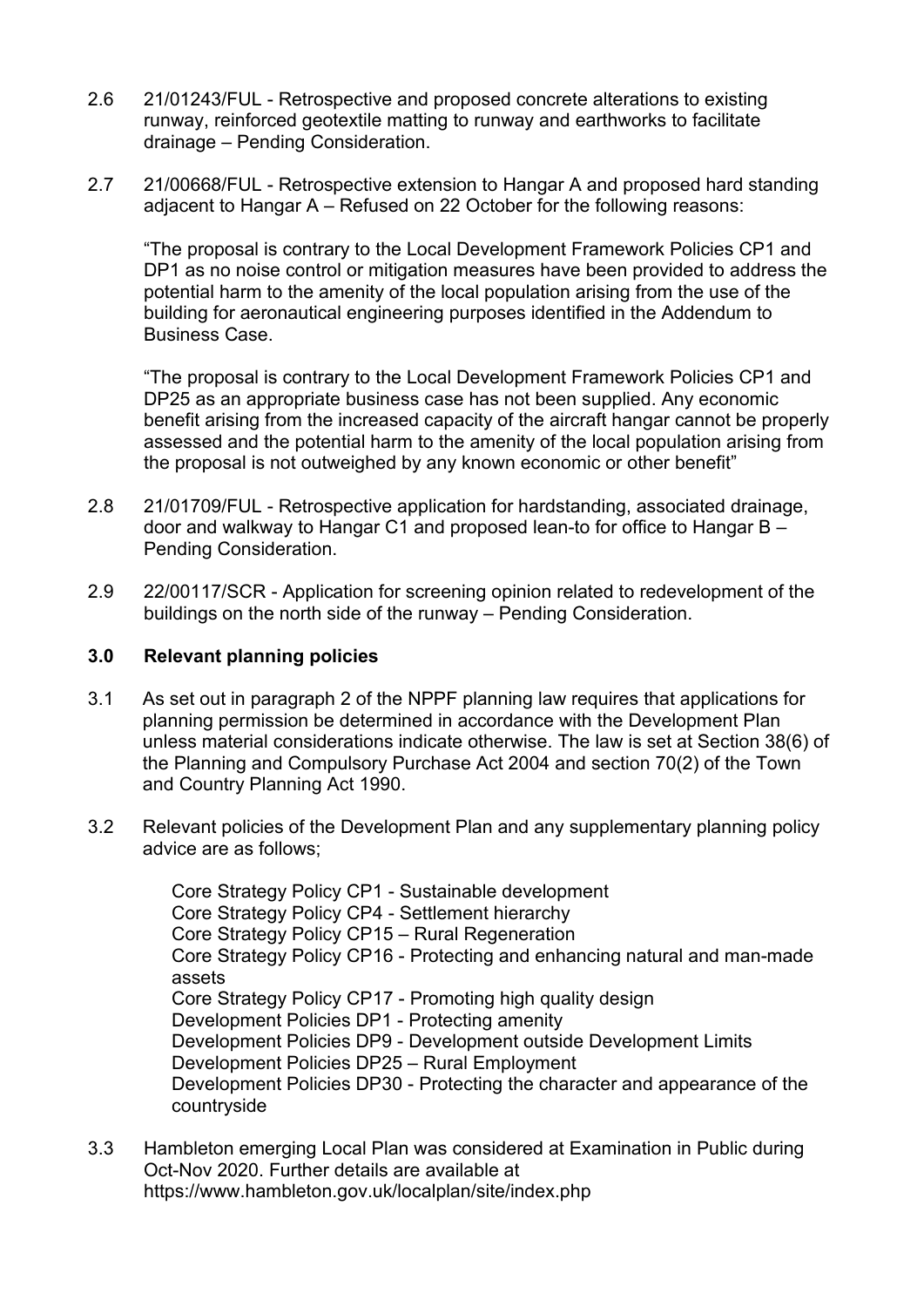The Local Planning Authority may give weight to relevant policies in an emerging plan as advised in paragraph 48 of the NPPF.

# **4.0 Consultations**

- 4.1 Bagby & Balk Parish Council have objected to the application Originally the siting of this pump in this location was turned down at the appeal stage. The appeal report also details how residents are disturbed by the noise from the helicopter when refuelling. The siting of this pump has meant helicopters landing at all hours and subsequently causing noise disturbance to local residents.
- 4.2 Environmental Health have raised no objection to the application.
- 4.3 Natural England have raised no comments in regard to the application
- 4.4 North Yorkshire Fire and Rescue Service have raised no comments in regard to the application.
- 4.5 Health and Safety Executive has raised no comments in regard to the application.
- 4.6 No comments were received from the following:
	- Thirkleby Parish Council
	- Yorkshire Wildlife Trust
	- Woodland Trust
	- North Yorkshire County Council Licensing
	- Defence Infrastructure Organisation (Ministry of Defence Safeguarding)
- 4.7 Public comments A site notice has been displayed and neighbours consulted. No representations have been received.

### **5.0 Analysis**

5.1 The main issues to consider are: (i) the principle of providing an additional fuel pump; (ii) the impact of the development on the character and appearance of the area and (iii) the impact of the development on the amenity of the area;

The principle of development

- 5.2 Policy CP1 of the Core Strategy states development that would significantly harm the natural or built environment or that would generate an adverse traffic impact will not be permitted. Proposals would be supported if they promote and encourage sustainable development.
- 5.3 As the site is located outside of the settlement boundary of Bagby, within open countryside, Policies CP4 and DP9 are of relevance. Policies CP4 and DP9 state that development will only be permitted beyond the development limits in exceptional cases, subject to several criteria. In all cases, development should not conflict with the environmental protection and nature conservation policies of the LDF and should provide any necessary mitigating or compensatory measures to address harmful implications. These relate to where: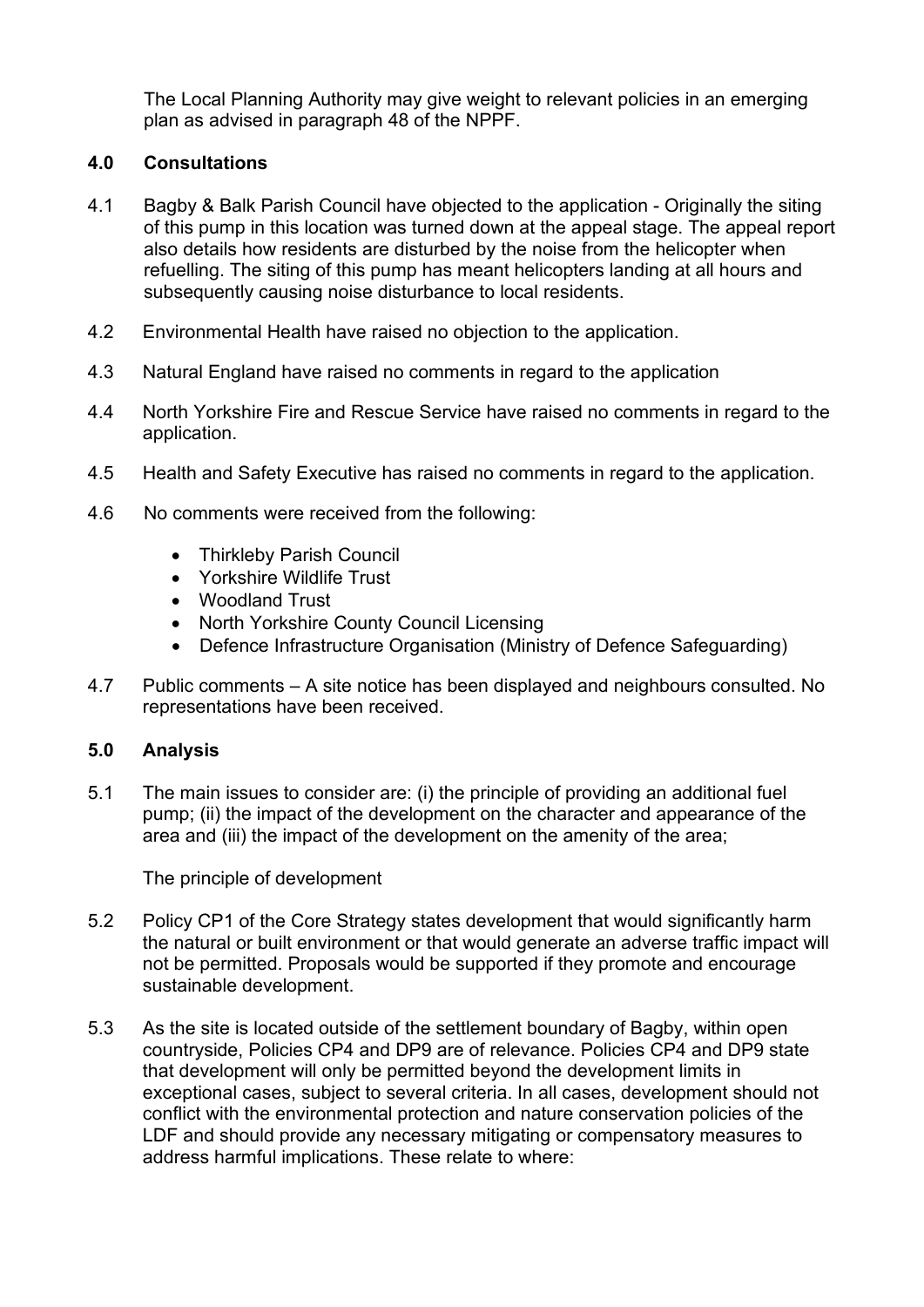- It is necessary to meet the needs of agriculture, recreation, tourism and other enterprises with an essential requirement to be located in the countryside and will help support a sustainable rural economy;
- It is necessary to secure a significant improvement to the environment or the conservation of a feature acknowledged importance;
- It would provide affordable housing or community facilities which meet a local need; where that need cannot be met in a settlement within the hierarchy;
- It would re-use existing buildings without substantial alteration or reconstruction, and would help to support a sustainable rural economy or help to meet a locally identified need for affordable housing;
- It would make provision for renewable energy generation, of a scale and design appropriate to its location;
- It would support the social and economic regeneration of rural areas.
- 5.4 The operation of an airfield will normally require a countryside location due to the amount of land required and for separation distance from dwellings to attenuate noise. Bagby Airfield is in a countryside location and the business of operating at the airfield, together with enterprises which depend upon a physically close relationship to the Airfield and that would help support a sustainable rural economy, can take support from policy CP4. The development has not been shown to be necessary to meet the needs of any business at the Airfield and cannot take support from CP4

### The Business Case

- 5.5 The Development Plan supports business development in the countryside where it complies with a series of criteria. The leading policy of the LDF is Policy CP15 which details how the social and economic needs of rural communities will be supported. The policy sets examples of proposals that will be supported. Pertinent to this proposal is the support for:
	- i) Retention or expansion of appropriate businesses outside of the Service Centre and Service Villages;
	- ii) Appropriate tourism related initiatives, including schemes which improve the accessibility of tourist assets both within and outside the District; and
	- iii) Recreation uses appropriate to a countryside location.
- 5.6 In all cases development should be designed to be sustainable, consistent with the requirements of CP1 and CP17, should not conflict with environmental protection and nature conservation policies of the LDF but should seek to enhance the environment and should provide any necessary mitigating or compensatory measure to address harmful impacts.
- 5.7 LDF Policy DP25 sets out support for rural employment proposals. All five criteria of Policy DP25 need to be met to enable the development to be supported by this Policy. This requires proposals to be i) small in scale,
	- ii) comprise conversion or re-use or appropriate replacement or extensions;
	- iii) be incapable of location within a settlement in the hierarchy at CP4;
	- iv) be supported by a business case; and
	- v) not harm the economy of the service centre.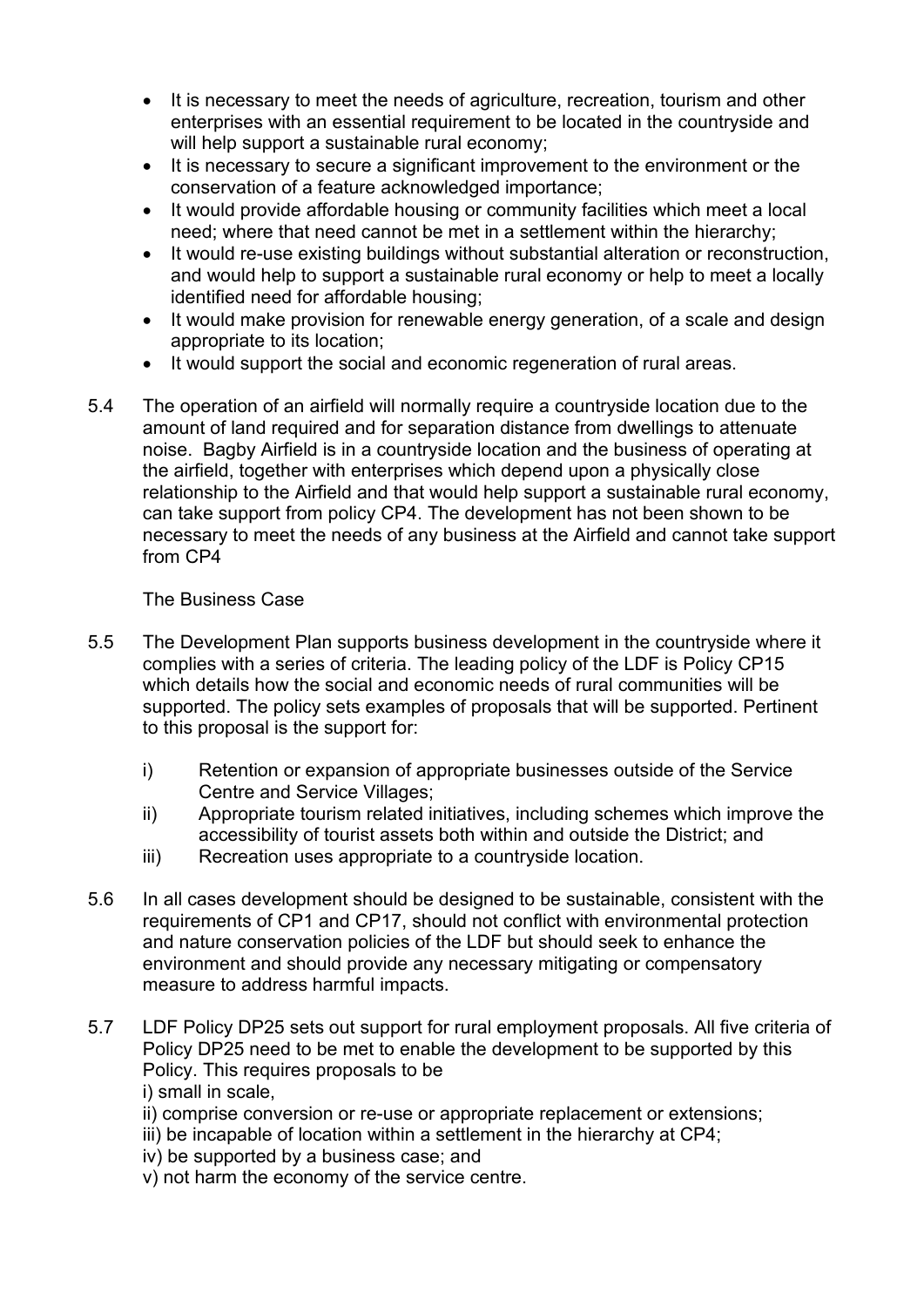- 5.8 The fuel pump and proposed fuel bund are considered to be small in scale when considered against the previously approved fuel pump and bund. As such the development meets the first test of DP25.
- 5.9 The fuel pump and bund are not a re-use or conversion of an existing building. All the fuel pumps approved by the 2019 permission have been constructed and are in use. This fuel pump is stated to be required to enable a helicopter stored in Hangar G to have their own fuel pump access at the Airfield. As part of the 2019 planning permission three fuel pumps were approved to the north end of the Airfield and these have been constructed and are in operation at the Airfield. There is no demonstrable need for additional fuel pumps on the site. The proposal fails the second test of DP25.
- 5.10 It was demonstrated in the planning application approved (Reference: 16/02240/FUL) that the location of the Airfield is outside of a settlement with Development Limits and is acceptable. The development as built and proposed cannot be accommodated within development limits given that the airfield is located outside the built confines of any settlement. As the fuel pump and bund are not capable of being located within a settlement due to the position of the Airfield it is considered that the siting of the fuel pump and bund meets the third test of DP25.
- 5.11 At the time of the planning application (16/02240/FUL) an assessment was undertaken of the number of aircraft movements necessary for the business to be viable. The business viability was assessed on the basis of mainly: the general arrangement of the airfield, the runway length, surfacing, gradient, the facilities on the ground and the ability to generate revenue (landing fees, fuel sales, food and drink, overnight accommodation, hangar fees). The viability of the business was balanced against the assessed historic levels of aircraft movements and the impact of the aircraft movements upon the amenity of the local community. Conditions were imposed and planning obligation agreed to limit the impact upon the local community. The approval of expansion of the ground facilities without an appropriate business case is contrary to the fourth test of Policy DP25. Without the appropriate business case no assessment of viability as a consequence of the increased fuel pumps available can be made. The ability to ensure more aircraft can be fuelled at any one point could increase the investment, maintenance and operational costs and result in pressure for uplifts in numbers of movements, and relaxation of other controls set out in the 16/02240/FUL permission.
- 5.12 The business case for the proposal has been reviewed by York Aviation, consultants to the Council. This notes the requirement in the NPPF (para 106 f) to: recognise the importance of maintaining a national network of general aviation airfields, and their need to adapt and change over time – taking into account their economic value in serving business, leisure, training and emergency service needs, and the Government's General Aviation Strategy. York Aviation find that "none of the applications provide the clear and concise justifications which would be expected for development at an airfield." The conclusion reached by York Aviation is that:

Overall, we believe that the applications do not quite provide enough information to allow a planning decision. The extra information should be easy to provide and would need to focus on justifying why these developments are now needed to support the business or economic case for the Facility (outlining both financial and potential economic impacts).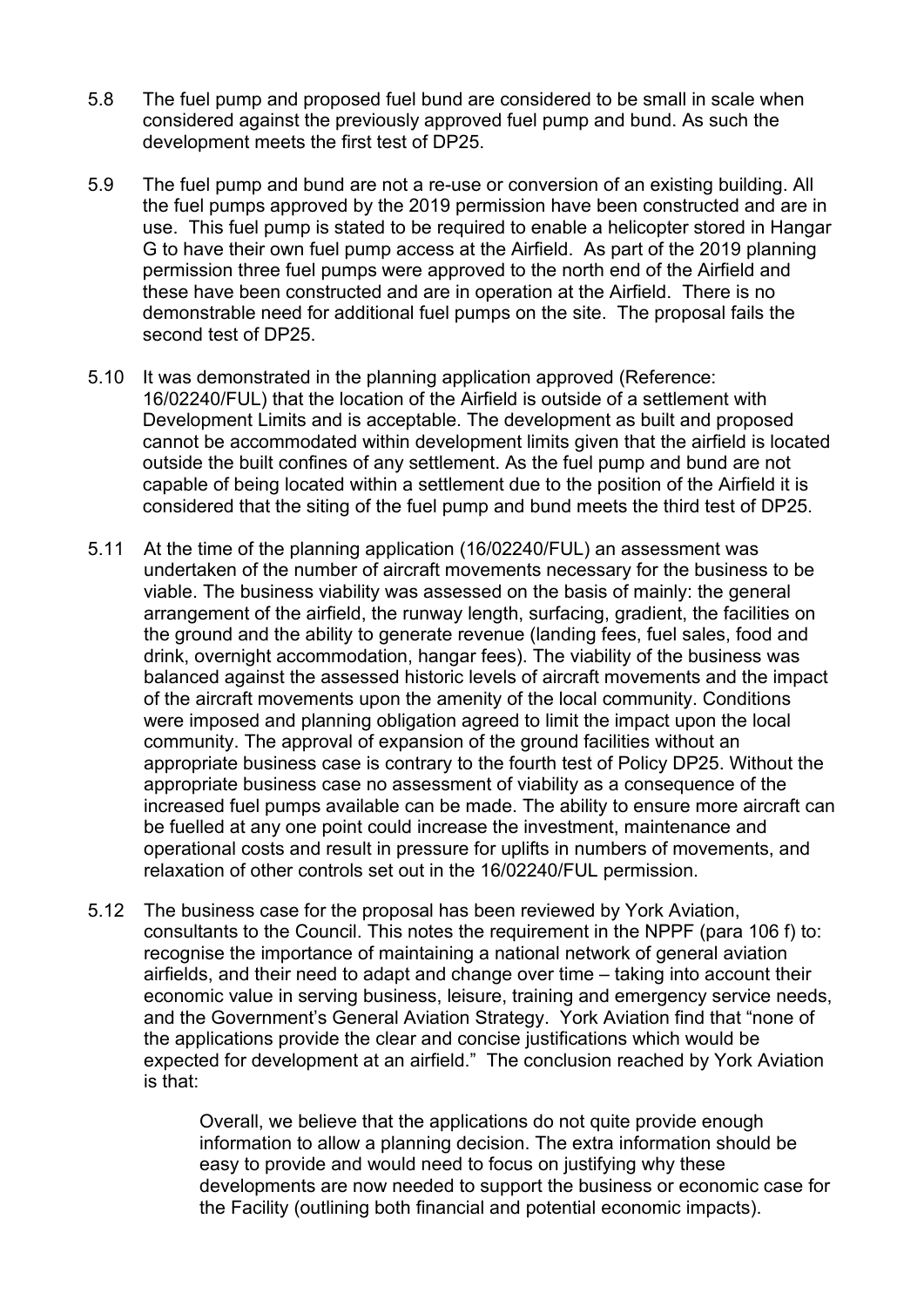Importantly however, we believe that the overall planning conditions imposed as a result of the 2019 decision would remain valid and would prevent additional activity, meaning that any amended nature of operations from each of the developments under consideration would have to be contained within the same overall controls.

- 5.13 The owner has not supplied any of the aircraft movement data required by the planning conditions of the permission (16/02240/FUL). The consented scheme has not been fully implemented, notably a start has not been made on the consented scheme for the new clubhouse. It is therefore not possible to assess whether the consented scheme will result in the numbers of movements identified to achieve viability, as assessed at the time of the 2016 application, with or without the additional development now proposed. The owner has not supplied an appropriate business case and therefore fails the test of DP25. There is no evidence of a recalculation of viability of the airfield. In the absence of any evidence regarding the business case, or the impact the development may have on the viability of the airfield it is a risk to allow the facilities to be extended that may result in an incremental change to the scale of operations at the airfield and result in a case on viability grounds to vary the conditions that have been imposed (and agreed planning obligation) in order to safeguard amenity. The development may therefore erode the amenity of the local community.
- 5.14 During the course of the application, an updated Business Case was requested to assess how the fuel pump and bund would affect the viability of the business. An addendum has been provided however no explanation of why the development is necessary to achieve the objectives of the previously accepted proposals has been assessed.
- 5.15 The proposal has not been shown to meet the fourth test of DP25.
- 5.16 The retention of a fuel pump and bund is to support the use of the Airfield. The development of an airfield due to its size and character cannot be accommodated in a service centre and therefore, the development would not impact the economy of any service centres. The proposal meets the fifth test of DP25.
- 5.17 The development would not result in any significant harm to the natural or built environment given that the fuel pump is constructed near the existing built form on the Airfield. The development fails to meet parts (ii) and (iv) of Policy DP25. the proposal fails to meet the key aims and objectives of Policy DP25 and is therefore contrary to the LDF Policies. CP4 and DP25.

The impact on the character of the surrounding area

- 5.18 Policy CP16 of the Core Strategy states that development will be supported where they preserve and enhance the District's natural and man-made assets. Development will not be supported which have a detrimental impact upon the interests of natural or man-made assets. Any necessary mitigation or compensatory measures must be provided to address potential harmful implications of development.
- 5.19 Policy CP17 of the Core Strategy states that support will be given for proposals that are consistent with the LDF's detailed design policies and meet all the following requirements: provide an attractive, functional, accessible, safe and low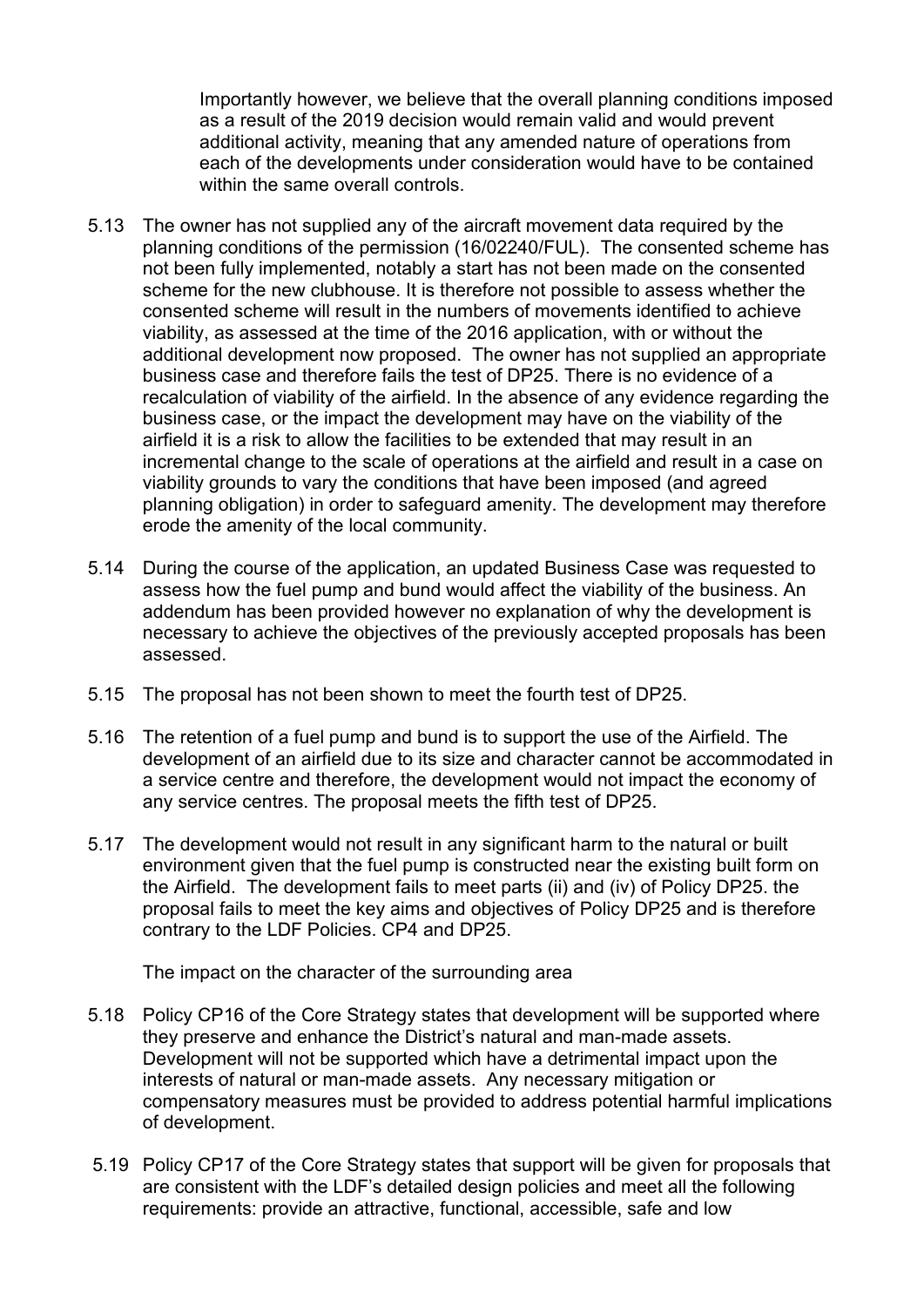maintenance development; respect and enhance the local context and its special qualities, including urban design, landscape, social activities and historic environment, incorporate public art where appropriate; optimise the potential of the site; adopt sustainable construction principles.

- 5.20 Policy DP30 states that the openness, intrinsic character and quality of the District's Landscape will be respected and where possible enhanced.
- 5.21 The National Planning Policy Framework Planning supports this approach and, at paragraph 134, states that planning permission should be refused for development of poor design that fails to take the opportunities available for improving the character and quality of an area and the way it functions.
- 5.22 The Airfield and the buildings within its bounds, including the fuel pump and bund in question, lie beyond the built confines of Bagby and form part of the surrounding countryside. The fuel pump and bund are not isolated entities in the countryside. They form part of the group of buildings associated with the airfield and do not seriously impinge upon the rural character of the sites surrounds. It is therefore considered that the fuel pump and bund do not have a significant detrimental impact upon the character and appearance of the countryside and therefore the proposal does not breach the tests of CP16, CP17 or DP30.

Impact on the of amenity of the area

- 5.23 Policy DP1 states that all development proposals must adequately protect amenity, particularly with regard to privacy, security, noise and disturbance, pollution (including light pollution), odours and daylight.
- 5.24 It has been raised that the fuel pump in this location was previously dismissed at an appeal. This was in reference to an appeal heard in 2010 following the refusal of 09/04039/FUL for "Replacement helicopter landing pad and jet fuel stop facility". However, this referred to noise and disturbance caused by helicopters using the facility. Since this appeal decision a further approval has been granted by the Council under planning reference 16/02240/FUL which imposes a number of conditions in regard to the use of the Airfield. Therefore, as the fuel pump is positioned a considerable distance away from resident's properties and it is a requirement that all aircraft shall be turned off when refuelling, it is considered that the development does not cause any harm on local residents of Bagby.

### Planning balance

- 5.25 The lack of information regarding the need for the construction of a further fuel pump prevents assessment of whether the development would support the local economy and whether in turn this would help sustain rural communities. No weight can be given to economic benefits in any planning balance exercise.
- 5.26 The retention of the fuel pump and bund does not cause significant harmful impact on the character and appearance of the area or harm to the environment.
- 5.27 The policy requirements of the adopted Development Plan have not been met subsequently the application is recommended for refusal.